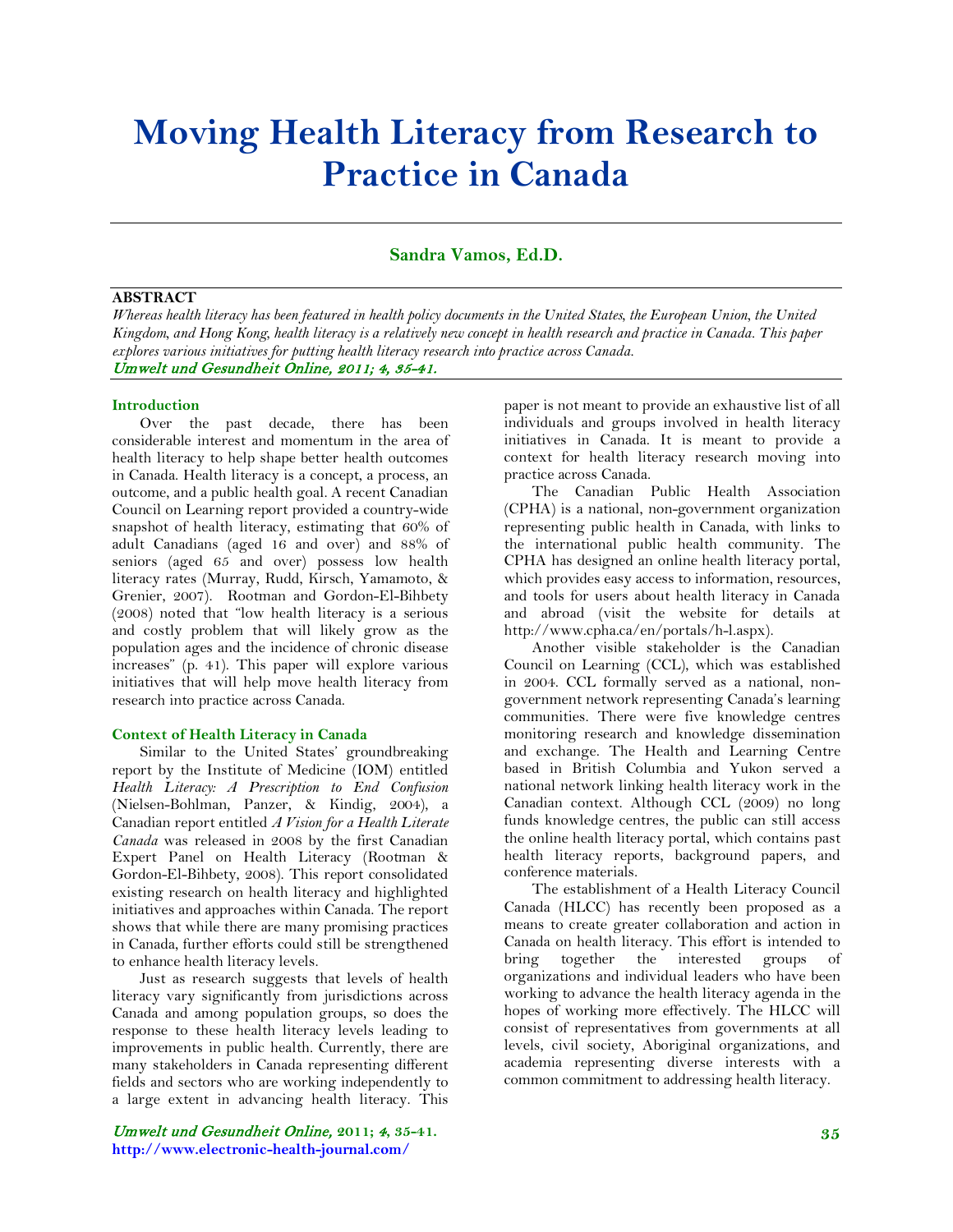Whereas pockets of work have existed around the country, the Canadian Expert Panel on Health Literacy is considered an influential initiative itself, which has been instrumental to inform and advance a series of health literacy initiatives and efforts. In order to address the issue of low health literacy faced by Canadians and reduce health disparities, the Expert Panel on Health Literacy called for programs, research, and policies (Rootman & Gordon-El-Bihbety, 2008).

#### **The Canadian Expert Panel on Health Literacy**

In 2006, 14 expert delegates were selected to form the Canadian Expert Panel on Health Literacy, the Panel was co-chaired initially by Dr. Irving Rootman and Dr. Elinor Wilson and subsequently by Dr. Rootman and Ms. Deborah Gordon-El-Bihbety when Dr. Wilson changed jobs and resigned from the panel. Health literacy was defined by the Panel as the "degree to which people are able to access, understand, evaluate and communicate information to engage with the demands of different health contexts in order to promote and maintain good health across the life-course" (Rootman & Gordon-El-Bihbety, 2008, p. 11). The Panel also provided a vision statement to create a health literate Canada:

> All people in Canada have the capacity, opportunities and support they need to obtain and use health information effectively, to act as informed partners in caring of themselves, their families and communities and to manage interactions in a variety of settings that affect health and well-being. (Rootman & Gordon-El-Bihbety, 2008, p. 23)

There are two points to extract from this vision. Firstly, the vision implies that it is a matter of people improving their own skills. Secondly, it is a matter of practitioners, organizations, and institutions providing the opportunities and support that providers need to either improve their own skills and/or to help people access, comprehend, evaluate, and communicate the health information that they obtain or receive to enhance health literacy levels.

The Expert Panel recommended a Pan-Canadian Strategy on Health Literacy to improve literacy and health literacy skills; reduce inequities in opportunities for developing literacy and health literacy skills; and enhance the capacities of systems that provide health information and services for all people in Canada (Rootman & Gordon-El-Bihbety, 2008). The health literacy strategy is defined by the Panel as a comprehensive, coordinated, cooperative and integrated Pan-Canada approach requiring a

Umwelt und Gesundheit Online, **2011;** 4**, 35-41. http://www.electronic-health-journal.com/**

range of stakeholder collaboration including governments at all levels, the health and education systems, non-governmental organizations, academia, professional organizations, media, employers, communities, families, and all Canadians.

As part of their Pan-Canadian Health Literacy Strategy, the Expert Panel suggested nine key components to guide national recommendations (Rootman, 2007; Vamos, 2010):

- Improve Health Literacy in Canada
- Increase Public Awareness
- Change Professional Education
- Improve Health Communication
- Move to Integrated Interventions
- Do the Research
- Ensure Program Funding and Evaluation
- Develop Capacity
- Implement the Strategy

There is an urgent need for capacity to implement these nine components as shown in Table 1. For the purposes of this paper, three of the nine components will be addressed to illustrate how they may be useful to translate research into practice. A provincial example will be used to demonstrate the implementation of such components.

# **Provincial Context: British Columbia**

British Columbia is a hub for research on health literacy. British Columbia leads the country in creating a collaborative environment to build a shared vision for health literacy in the province. British Columbia is home to leading researchers and practitioners in this field, many of whom are internationally recognized, such as Dr. Irving Rootman and Dr. Jim Frankish. Many British Columbia initiatives have the potential for informing health literacy research and practice across the country.

The British Columbia Health Literacy Strategy (2009) is first of its kind in the country and is a provincial initiative for informing health literacy research and practice throughout Canada. This initiative engages stakeholders and coordinates research and action on health literacy. Its partners include the provincial Ministries of Education and Health Services. This is a provincial effort to invite the learning, health, community, and private sectors to promote health literacy. This effort seeks an innovative means to leverage capacity to sustain momentum and maximize results over the longer term, because it has been recognized that without the inclusion of health literacy and the support at a national level, disease prevention and control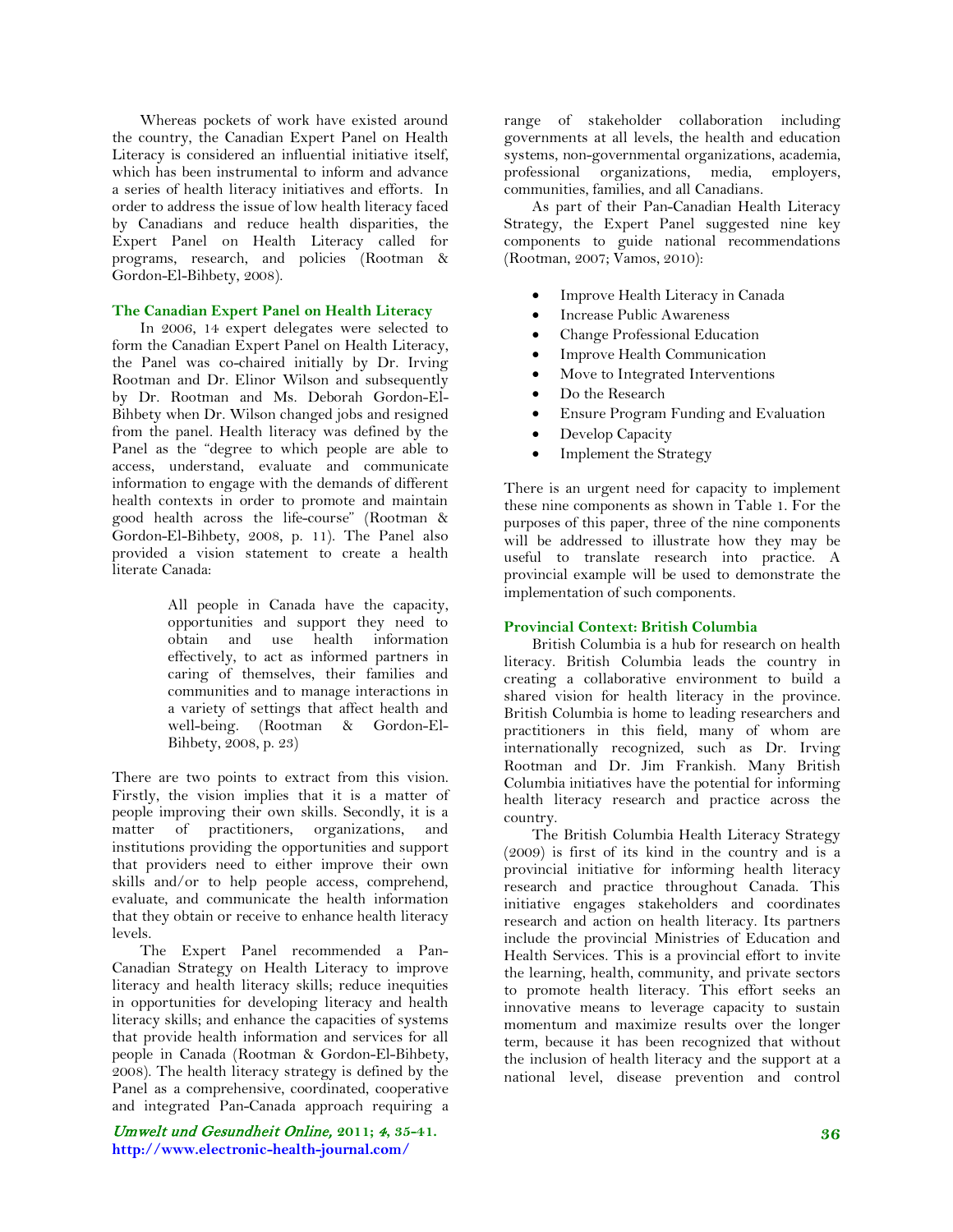remains ineffective (Rootman & Gordon-El-Bihbety, 2008).

The following section will describe initiatives that have integrated components of the Pan-Canadian Health Literacy Strategy.

#### *Component: Increase Public Awareness*

• *Sub-component: Develop and undertake a coordinated multi-media campaign targeting the public and specific audiences e.g. health service providers, educators*

October is health literacy month in Canada. Using the countdown to health literacy month and a range of events to build awareness of health literacy as a determinant of health, initiatives and collaborations were supported among British Columbia's Health Authorities (Clough, 2010). Building a coordinated partnership team was a goal from the onset between provincial and regional health authorities (Provincial Health Services Health Authority and Vancouver Coastal Health Authority) and partners (British Columbia Mental Health & Addictions) to publicize community events and using different media to deliver messages supporting health literacy action in British Columbia. Specifically, knowing the audiences and collaborations among partners with stronger communication links allowed for the development of strategies and sharing of health literacy research, activities, tools, and processes.

#### *Component: Move to Integrated Interventions*

• *Sub-component: Make use of existing models where they have been identified*

British Columbia has the ability to play a facilitative and supportive role in enabling a pan-Canadian action. The British Columbia Health Literacy Strategy has three main goals as follows:

- The British Columbia population has increased skills to better access, understand, communicate and evaluate health information in order to make informed decisions about their health;
- The British Columbia Health system has structures and expertise to support members of the public with different levels of health literacy; and
- Stakeholders from different fields and sectors are working collaboratively in an innovative and articulated manner.

These goals and associated outcomes parallel the components of the Pan-Canadian Strategy and have potential for informing health literacy research and practice across the country. The B.C. model and

Umwelt und Gesundheit Online, **2011;** 4**, 35-41. http://www.electronic-health-journal.com/**

affiliated work is considered an exemplar. The provincial coordinated approach involves health care providers, community literacy groups, advocates for vulnerable populations, immigrant groups, literacy and health promoting agencies, and government, among others (British Columbia Health Literacy Roundtable Planning Committee, 2010). This model can be piloted and rolled out across the country. Other provinces and territories may look into activities and initiatives on health literacy that are happening in British Columbia as a nexus, where it has already created a provincial momentum at the local grassroots level. These visible supporters forming the British Columbia Health Literacy Roundtable Planning Committee with provincial partners have stimulated collaboration with the pockets of stakeholder interest across Canada. Although British Columbia leads the country in creating a collaborative environment to build a shared vision for health literacy, it should be noted that British Columbia can also learn from various innovations happening from other areas of the country. The result is an expression and strong desire to bring Canada's rich expertise in health literacy into action from coast to coast.

This momentum will support and inform the development of the pan-Canadian strategy and the integration of health literacy models and initiatives of other provinces. At the end of the day, health professionals (who provide health information and services) and informed Canadians (who consume health information and services) are fundamental to public health education, promotion, and prevention (Windsor, Clark, Body, & Goodman, 2004).

#### *Do the Research*

- *Sub-component: Apply a health literacy lens to all pertinent research*
- *Sub-component: Undertake focused investigation of health literacy for priority groups, including Aboriginal persons, seniors, school-aged youth, Francophones and persons with disabilities.*

Dr. Jim Frankish is currently the Director of the University of British Columbia Centre for Population Health Promotion Research and a Professor in the School of Population & Public Health (Medicine), and the College for Interdisciplinary Studies. Dr. Frankish is a worldrenowned researcher in the health field and one of the country's top subject experts in health literacy who, with colleagues from several universities in British Columbia has been conducting health literacy research with priority groups including seniors, school-aged youth, street youth, and multi-cultural groups. The research on seniors and school-aged groups has focused on conceptualizing and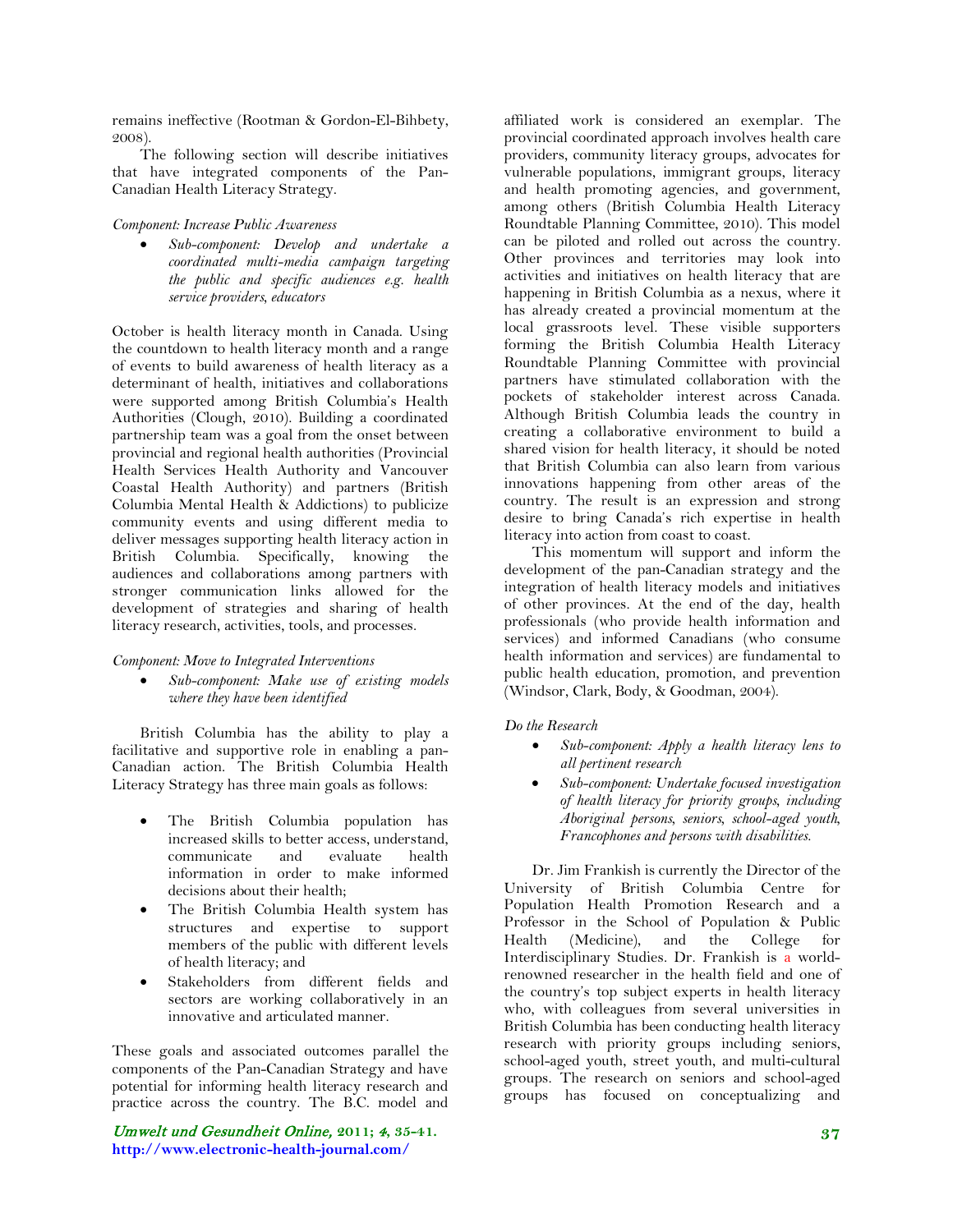developing ways to measure health literacy. The definition of health literacy that was developed contained some unique elements including the ability to "assess" health information, explicit recognition of the importance of "context" in relation to health literacy, and and a "lifecourse" perspective (Kwan, Frankish, & Rootman, 2006). It was adapted by the Canadian Expert Panel for its use in its work. The research also resulted in the development of conceptual frameworks for addressing health literacy among adults (Kwan et al., 2006) and school-aged children (Wharf-Higgins, Begorary, & MacDonald, 2009) as well as measures appropriate for seniors (Kwan et al., 2006) and school-aged children (Wu et al., 2010).

In terms of street youth, Dr. Frankish and colleagues worked with, health science students, medical students, and street youth to develop an educational program on health suited to the needs of street youth. The Youth Wellness Project (YWP) is a collaborative initiative involving UBC students and a grassroots coalition of street-involved youth called Vancouver Youth Visions Coalition (VYVC). These groups participate as equal partners to provide health literacy workshops for street involved youth residing in the inner city of Vancouver, BC.

With regard to the multicultural population, one of Dr. Frankish's colleagues, Dr. Iraj Poureslami worked with other colleagues from diferent universities in British Columbia and from the local community to develop and evaluate the use of culturally appropriate video clips in promoting health litracy among diffierent ethnic groups (Poureslami et al., 2007a, 2007b, 2010).

### **Moving the Health Literacy Research Agenda Forward in Canada**

A growing number of local, provincial, state, national, and international health literacy initiatives have increasingly included health literacy as an important topic in their scientific inquiry, such as discussed in the 19th and 20th International Union for Health Promotion and Education (IUHPE) World Conferences (Global Health Promotion, 2011). Achieving the common goal of health education, promotion, and prevention to raise health literacy rates requires a collaborative, dynamic exchange among multiple groups including researchers, practitioners, allied health professionals, and policy-makers.

To move the health literacy agenda forward, it is important to have a locus for research, coordination, and information sharing. Establishing a system for knowledge dissemination, exchange, and translation that takes advantage of strategic partnerships and technologies is essential. Most importantly, Canada needs to ensure greater collaboration to advance the health literacy agenda within rural communities, and all provinces and territories. In other words, analyzing and synthesizing researching findings, repackaging or reformatting information for a target audience into practical formats, and the exchange of such information through effective interventions and programs are key public health processes. Ultimately, building an intervention research program that will inform local, regional, national, and international research organizations is a crucial means to put research and effective interventions into practice.

# **Summary**

Health literacy plays a fundamental role in chronic disease self-management as well as individual's day-to-day functioning. Integrating efforts through a health literacy approach will allow for synchronized endeavours to address the complex health needs of all Canadians. This paper has explored various initiatives that will help put health literacy research into practice across Canada. Research and work in the field of health literacy is on the rise as the development of recommendations, strategies and programs aimed at raising awareness, education, and skills are being produced at a rapid rate (CCL, 2007). Efforts to effectively (and efficiently) translate these recommendations into practice to address health literacy are an ongoing challenge. Contextualizing the work of the Canadian Expert Panel on Health Literacy will help stakeholders better understand the potential settings and mechanisms for implementing specific health literacy actions. Furthermore, outlining the nine components of a pan-Canadian Health Literacy Strategy offers insight into the Expert Panels' approach towards their vision of a health-literate Canada. It is hoped that offering provincial examples may help guide the translation of research into practice.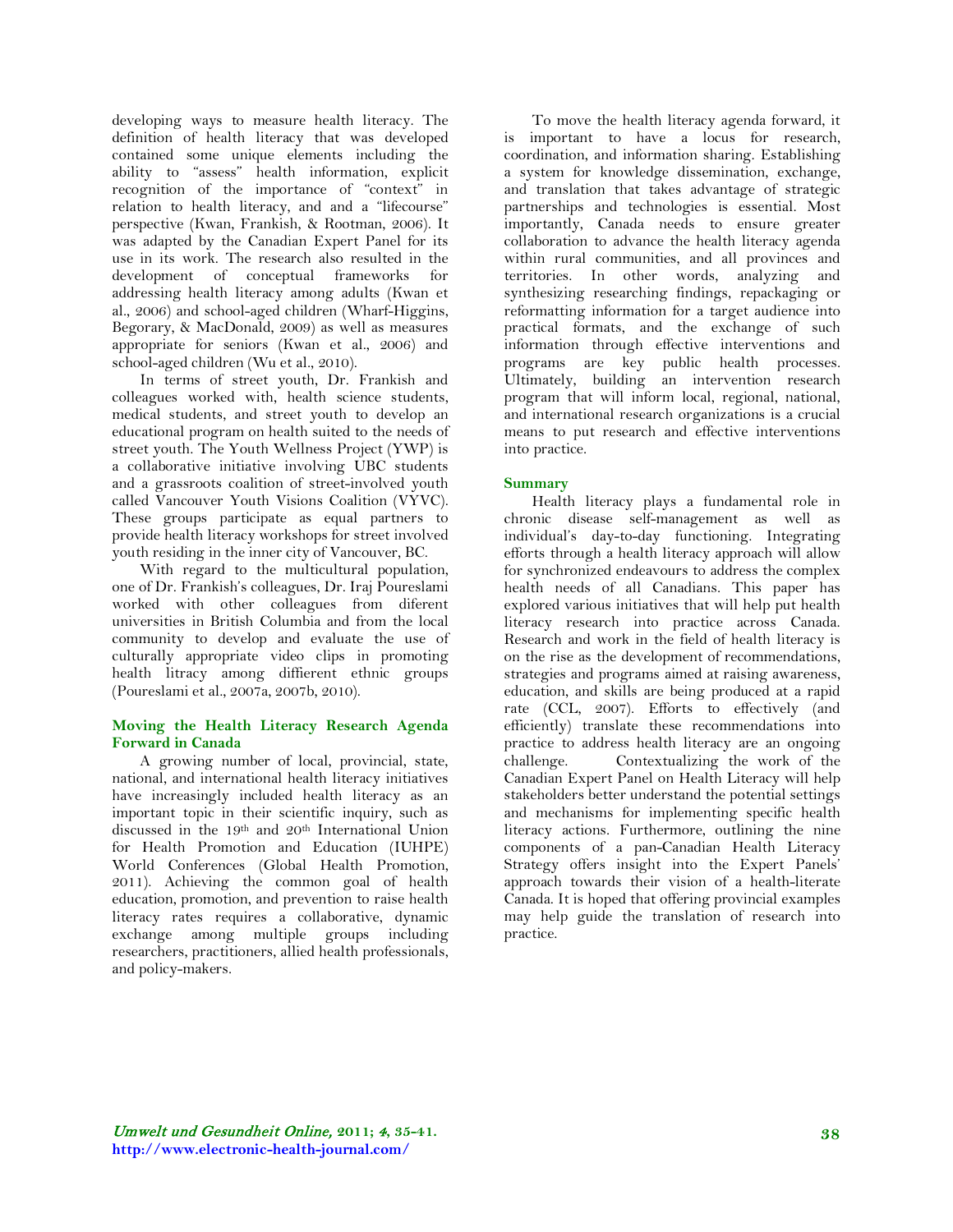# **Table 1. The Components of the Pan-Canadian Health Literacy Strategy**

| 1. Improve Health Literacy in Canada                                                                                                                                                                                                     |
|------------------------------------------------------------------------------------------------------------------------------------------------------------------------------------------------------------------------------------------|
| 1.1 Set targets for population literacy and health literacy                                                                                                                                                                              |
| 1.2 Develop benchmarks for measuring progress                                                                                                                                                                                            |
| 1.3 Provide resources to primary, secondary and adult education to teach health literacy                                                                                                                                                 |
| 1.4 Respond to expectations for patient self-management of chronic disease                                                                                                                                                               |
| 1.5 Reduce individual and systemic barriers to health literacy                                                                                                                                                                           |
| 1.6 Monitor and regularly report on progress                                                                                                                                                                                             |
| 2. Increase Public Awareness                                                                                                                                                                                                             |
| 2.1 Develop and undertake a coordinated multi-media campaign targeting the public and specific audiences e.g. health                                                                                                                     |
| service providers, educators                                                                                                                                                                                                             |
| 2.2 Engage the corporate sector in promoting health literacy                                                                                                                                                                             |
| 2.3 Engage policy and decision makers in promoting health literacy                                                                                                                                                                       |
| 2.4 Align the Health Literacy Strategy with other national strategies                                                                                                                                                                    |
| 2.5 Integrate health literacy into curricula from primary and secondary education through to adult education                                                                                                                             |
| 3. Change professional education                                                                                                                                                                                                         |
| 3.1 Make health literacy a mandatory component of service provider curricula and professional continuing education                                                                                                                       |
| 3.2 Make proficiency in health literacy a requirement for professional registration and certification                                                                                                                                    |
| 3.3 Investigate alternative service delivery structures for patient communications (i.e., use of nurse practitioners etc.)                                                                                                               |
| 4. Improve Health Communication                                                                                                                                                                                                          |
| 4.1 Develop policy on use of plain/clear language and visual symbols in health communications                                                                                                                                            |
| 4.2 Develop guidelines and prototypes for health communications and interactions, including the use of multi-media                                                                                                                       |
| formats                                                                                                                                                                                                                                  |
| 4.3 Undertake assessments/audits of accessibility of service provision systems and institutions                                                                                                                                          |
| 4.4 Ensure access for people who lack fluency in English or French<br>4.5 Promote Tele-health models                                                                                                                                     |
|                                                                                                                                                                                                                                          |
| 5. Move to Integrated Models<br>5.1 Engage the Public Health Agency of Canada and provincial/territorial public health agencies to provide leadership                                                                                    |
| 5.2 Develop pertinent funding streams to address health literacy research and programming                                                                                                                                                |
| 5.3 Facilitate inter-sectoral and inter-agency communication and collaborations                                                                                                                                                          |
| 5.4 Coordinate federal and provincial policy and program delivery to promote health literacy across the life span                                                                                                                        |
| 5.5 Make use of existing models where they have been identified                                                                                                                                                                          |
| 6. Do the Research                                                                                                                                                                                                                       |
| 6.1 Apply a health literacy lens to all pertinent research                                                                                                                                                                               |
| 6.2 Develop a coordinated funding strategy across relevant funding agencies to support interdisciplinary health literacy                                                                                                                 |
| research                                                                                                                                                                                                                                 |
| 6.3 Undertake focused investigation of health literacy for priority groups, including Aboriginal persons, seniors, school-                                                                                                               |
| aged youth, Francophones and persons with disabilities                                                                                                                                                                                   |
| 7. Ensure Program Funding and Evaluation                                                                                                                                                                                                 |
| 7.1 Develop a targeted and sustained funding stream for health literacy research and programming that is integrated                                                                                                                      |
| across existing funding agencies                                                                                                                                                                                                         |
| 7.2 Move Canada beyond the 'pilot project' syndrome through sustained program funding                                                                                                                                                    |
| 7.3 Make program evaluation a requirement of program funding                                                                                                                                                                             |
| 7.4 Develop a mechanism to promote and disseminate validated health literacy interventions and evidence-based programs                                                                                                                   |
| and practices                                                                                                                                                                                                                            |
| 8. Develop Capacity                                                                                                                                                                                                                      |
| 8.1 Provide long-term funding for program sustainability                                                                                                                                                                                 |
| 8.2 Establish a national clearinghouse on health literacy information                                                                                                                                                                    |
| 8.3 Support the development of locally appropriate and adequate community supports and networks                                                                                                                                          |
| 8.4 Promote appropriate skills and knowledge on the part of providers of services in health, education, community and                                                                                                                    |
| social service sectors                                                                                                                                                                                                                   |
| <b>Implement the Strategy</b><br>9.                                                                                                                                                                                                      |
| 9.1 Bring all the key stakeholders (federal, provincial, territorial, municipal) to the table and on-board and identify the                                                                                                              |
| unique function of the group as the experts on the subject                                                                                                                                                                               |
| 9.2 Engage these stakeholders in setting the agenda and determining the structure and mandate of the Strategy<br>9.3 Establish a National Council on Health Literacy at arm's length from government and outside of the health portfolio |
|                                                                                                                                                                                                                                          |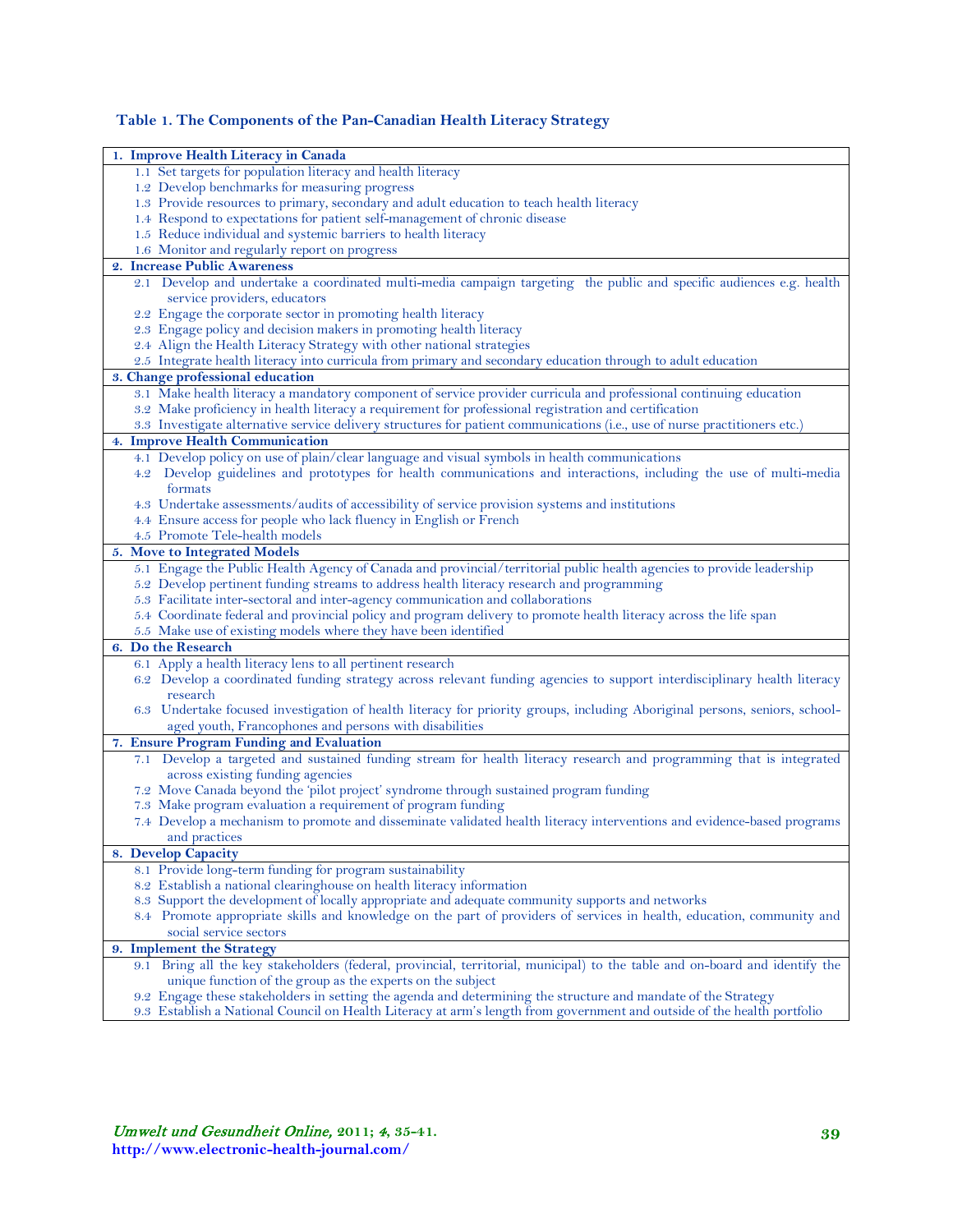#### **References**

Canadian Council on Learning. (2007). *Health literacy in Canada: initial results from the International Adult Literacy and Skills Survey 2007*. Ottawa, ON: Author. Retrieved September 12, 2010, from: [http://www.ccl-](http://www.ccl-cca.ca/pdfs/HealthLiteracy/HealthLiteracyinCanada.pdf)

[cca.ca/pdfs/HealthLiteracy/HealthLiteracyinCanad](http://www.ccl-cca.ca/pdfs/HealthLiteracy/HealthLiteracyinCanada.pdf) [a.pdf.](http://www.ccl-cca.ca/pdfs/HealthLiteracy/HealthLiteracyinCanada.pdf)

Canadian Council on Learning (CCL). (2009). *CCL no longer funding knowledge centres*. Retrieved September 12, 2010 from: [http://www.cclcca.ca/CCL/AboutCCL/Knowledge](http://www.cclcca.ca/CCL/AboutCCL/KnowledgeCentres/HealthandLearning/index.html) [Centres/HealthandLearning/index.html.](http://www.cclcca.ca/CCL/AboutCCL/KnowledgeCentres/HealthandLearning/index.html)

Clough, L. (2010, April). Health literacy month. Presented at the *PHABC and VCH: Addressing inequities in health through health literacy workshop*. Vancouver, BC: Eye Care Centre.

Global Health Promotion. (2011). *Official publication of the International Union for Health Promotion and Education* (IUHPE). Retrieved July 22, 2011 from: [http://www.iuhpe.org/?page=20&lang=en.](http://www.iuhpe.org/?page=20&lang=en)

Health Literacy Strategy for British Columbia. (2009). *Health literacy roundtable*. Retrieved September 12, 2010 from: [http://www.douglas.bc.ca/visitors/health-](http://www.douglas.bc.ca/visitors/health-community-partnership-centre/health-literacy.html)

[community-partnership-centre/health-literacy.html.](http://www.douglas.bc.ca/visitors/health-community-partnership-centre/health-literacy.html)

Institute of Medicine. (2004). *Health literacy: a prescription to end confusion. Institute of Medicine (IOM) Report*. Washington, D.C.: The National Academic Press.

Kwan, B., Frankish, J., & Rootman, I. (2006) *The development and validation of measures of health literacy in different populations*. Vancouver and Victoria: Institute of Health Promotion Research and Centre for Community Health Promotion Research.

Murray, S., Rudd, R., Kirsch, I., Yamamoto, K., & Grenier, S. (2007). *Health literacy in Canada: initial results from the International Adult Literacy and Skills Survey*. Retrieved September 12, 2010 from: [http://www.ccl-](http://www.ccl-cca.ca/pdfs/HealthLiteracy/HealthLiteracyinCanada.pdf)

[cca.ca/pdfs/HealthLiteracy/HealthLiteracyinCanad](http://www.ccl-cca.ca/pdfs/HealthLiteracy/HealthLiteracyinCanada.pdf) [a.pdf.](http://www.ccl-cca.ca/pdfs/HealthLiteracy/HealthLiteracyinCanada.pdf)

Nielsen-Bohlman, L., Panzer, A. M., & Kindig, D. A. (2004). Health literacy: a prescription to end confusion. Retrieved September 12, 2010 from: http://books.google.ca/books?id=rAeq4gzavQUC& printsec=

frontcover&dq=Health+Literacy:+A+Prescription+ to+End+Confusion&hl= en&ei=1qh9TbiiLoO-sQPqcn3Ag&sa=X&oi=book\_result&ct=result&resnum =1 &ved=0CC8Q6AEwAA#v=onepage&q&f=false.

Poureslami, I., Murphy, D., Nicol, A. M., Rootman, I., & Balka, E. (2007a). Assessing the effectiveness of informational video clips on

Umwelt und Gesundheit Online, **2011;** 4**, 35-41. http://www.electronic-health-journal.com/**

immigrants' attitudes toward and intention to use the BC HealthGuide in the Greater Vancouver area. *MEDSCAPE*, *9*, 12.

Poureslami, I., Murphy, D., Rootman, I., Nicol, A. M., & Balka, E. (2007b). Changing immigrants' attitudes towards intentions to use the BC HealthGuide Program: Culturally specific video messaging for health promotion. *Journal of Applied Research on Learning*, *1*, 1-12.

Poureslami, I., Rootman, I.*,* Doyle-Waters, M. M., Nimmon, L. & Fitzgerald, M. K. (2010). Health literacy, language, and ethnicity-related factors in newcomer asthma patients to Canada: a qualitative study. *Journal of Immigrant & Minority Health, 12,* 315-322.

Rootman, I. (2007, March). A vision for a health literate Canada: overview of projects and key findings. Presented at the *CCL Health and Learning Knolwedge Centre Meeting*. Vancouver, BC.

Rootman, I., & Gordon-El-Bihbety, D. (2008). *A vision for a health literate Canada: report of the expert panel on health literacy*. Retrieved September 12, 2010 from: [http://www.cpha.ca/uploads/portals/h](http://www.cpha.ca/uploads/portals/h-l/report_e.pdf)[l/report\\_e.pdf.](http://www.cpha.ca/uploads/portals/h-l/report_e.pdf)

Sihota, S., & Lennard, L. (2004). *Health literacy: being able to make the most of health*. London: National Consumer Council.

U.S. Department of Health and Human Services, Office of Disease Prevention and Health Promotion. (2010). *National action plan to improve health literacy*. Retrieved July 22, 2011 from: [http://www.health.gov/communication/HLActionP](http://www.health.gov/communication/HLActionPlan/pdf/Health_Literacy_Action_Plan.pdf) [lan/pdf/Health\\_Literacy\\_Action\\_Plan.pdf.](http://www.health.gov/communication/HLActionPlan/pdf/Health_Literacy_Action_Plan.pdf)

Vamos, S. (2010, June). *What is health Literacy?* Presented at the Centre for Chronic Disease Prevention and Control Science Seminar Series. Ottawa, O.N: Public Health Agency of Canada.

Wharf-Higgins, J., Begoray, D., & MacDonald, M. (2009). A social-ecological conceptual framework for understanding health literacy in the health education classroom. *American Journal of Community Psychology, 44*, 350-362.

Windsor, R., Clark, N., Body, N. R., & Goodman, R. M. (2004). *Evaluation of health promotion, health education, and disease prevention programs* (3rd ed.). Boston: McGraw-Hill.

Wu, A. D., Begoray, D. L., MacDonald, M., Wharf Higgins, J., Frankish, J., Kwan, B., et al. (2010). Developing and evaluating a relevant and

feasible instrument for measuring health literacy of Canadian high school students, *Health Promotion International, 25*(4), 444-452.